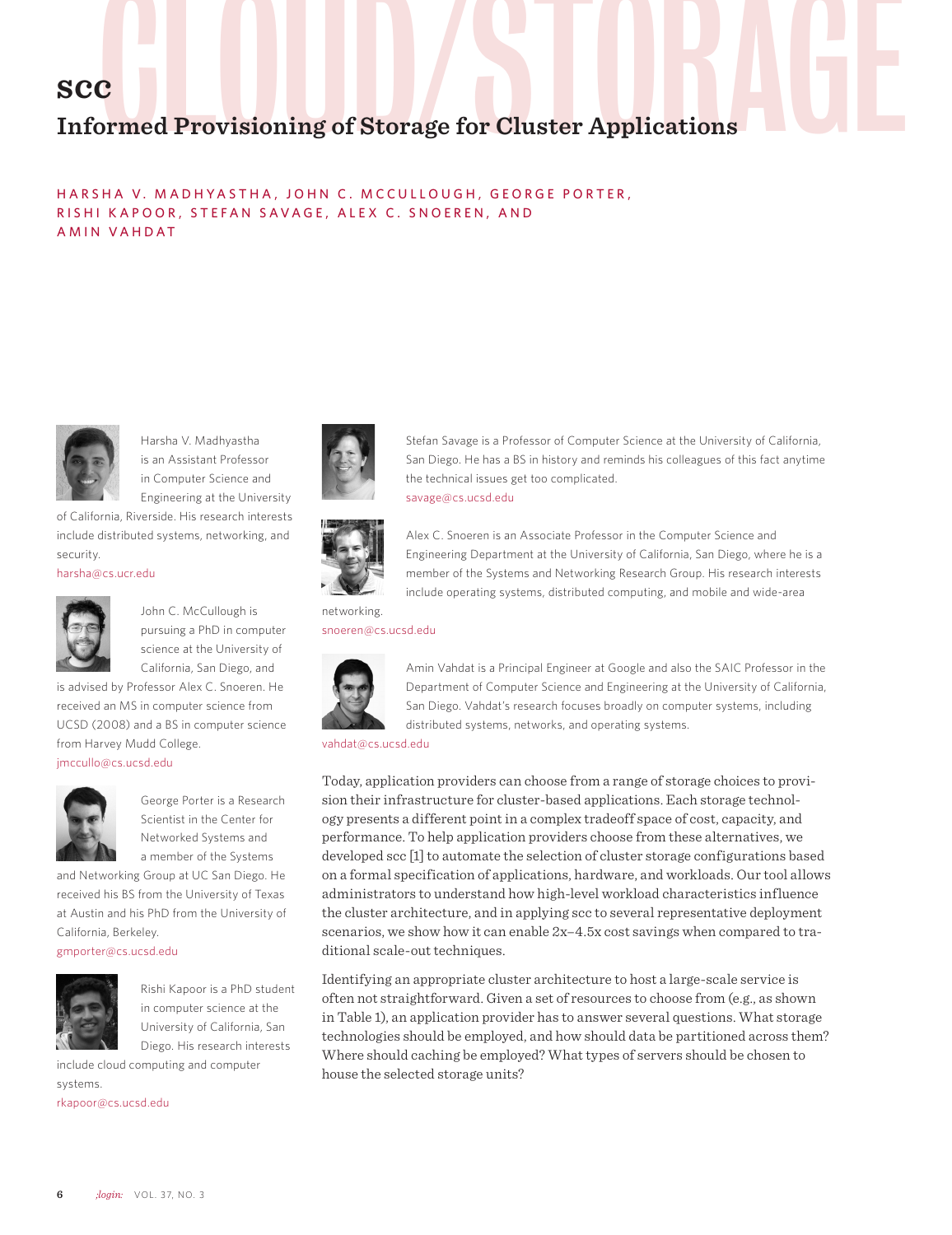In addition, even if the application's implementation is efficient and there is coarse-grained parallelism in the underlying workload, how will algorithmic shifts in the application or variations in workload affect the appropriate cluster architecture? Our goal is to automate the process of answering these questions, rather than relying solely on human judgment.

| Resource                        |                                                   | MB/s                                                  | <b>IOPS</b>            | Watts |  | Cost    |
|---------------------------------|---------------------------------------------------|-------------------------------------------------------|------------------------|-------|--|---------|
| 7.2K Disk<br>$(500$ GB)         |                                                   | 90(R)<br>90(W)                                        | 125 (R)<br>125(W)      | 5     |  | \$213   |
| 15K Disk<br>(146 GB)            |                                                   | 150(R)<br>150(W)                                      | 285(R)<br>185(W)       | 2.3   |  | \$296   |
| <b>SSD</b><br>$(32 \text{ GB})$ |                                                   | 250(R)<br>80(W)                                       | 2500(R)<br>1000(W)     | 2.4   |  | \$456   |
| <b>DRAM</b><br>(1 GB)           |                                                   | 12.8K(R)<br>12.8K(W)                                  | 1.6B(R)<br>1.6B(W)     | 3.5   |  | \$35    |
| CPU core                        |                                                   |                                                       |                        | 20    |  | \$137   |
| Server type                     |                                                   |                                                       | <b>Resource Limits</b> |       |  | Cost    |
| Server <sub>1</sub>             | 4 cores, 1 Gbps network<br>12GB DRAM, 4 SAS slots |                                                       |                        |       |  | \$1400  |
| Server <sub>2</sub>             |                                                   | 16 cores, 10 Gbps network<br>48GB DRAM, 16 SAS slots  |                        |       |  | \$1850  |
| Server3                         |                                                   | 32 cores, 10 Gbps network<br>512GB DRAM, 16 SAS slots |                        |       |  | \$11000 |

**Table 1:** Example set of hardware units input to scc. Cost is price plus energy costs for three years.

In developing scc, we show how to systematically exploit storage diversity, i.e., select among different physical media, local and remote storage, and various caching strategies. First, we determine how the characteristics of applications, workloads, and hardware should be specified in order to automate the selection of cluster configurations. To do so, we study several representative deployment scenarios and identify a parsimonious yet sufficiently expressive set of parameters that capture the tradeoffs offered by different types of storage devices and the varying demands across application components. To characterize applications, we leverage developer knowledge and standard techniques to trace the execution of applications, and, once developed, application models can be reused across deployments. Second, we implement scc, a storage configuration compiler, to take specifications of applications, workloads, and hardware as input, automatically navigate the large space of storage configurations, and zero in on the configuration that meets application SLAs at minimum cost.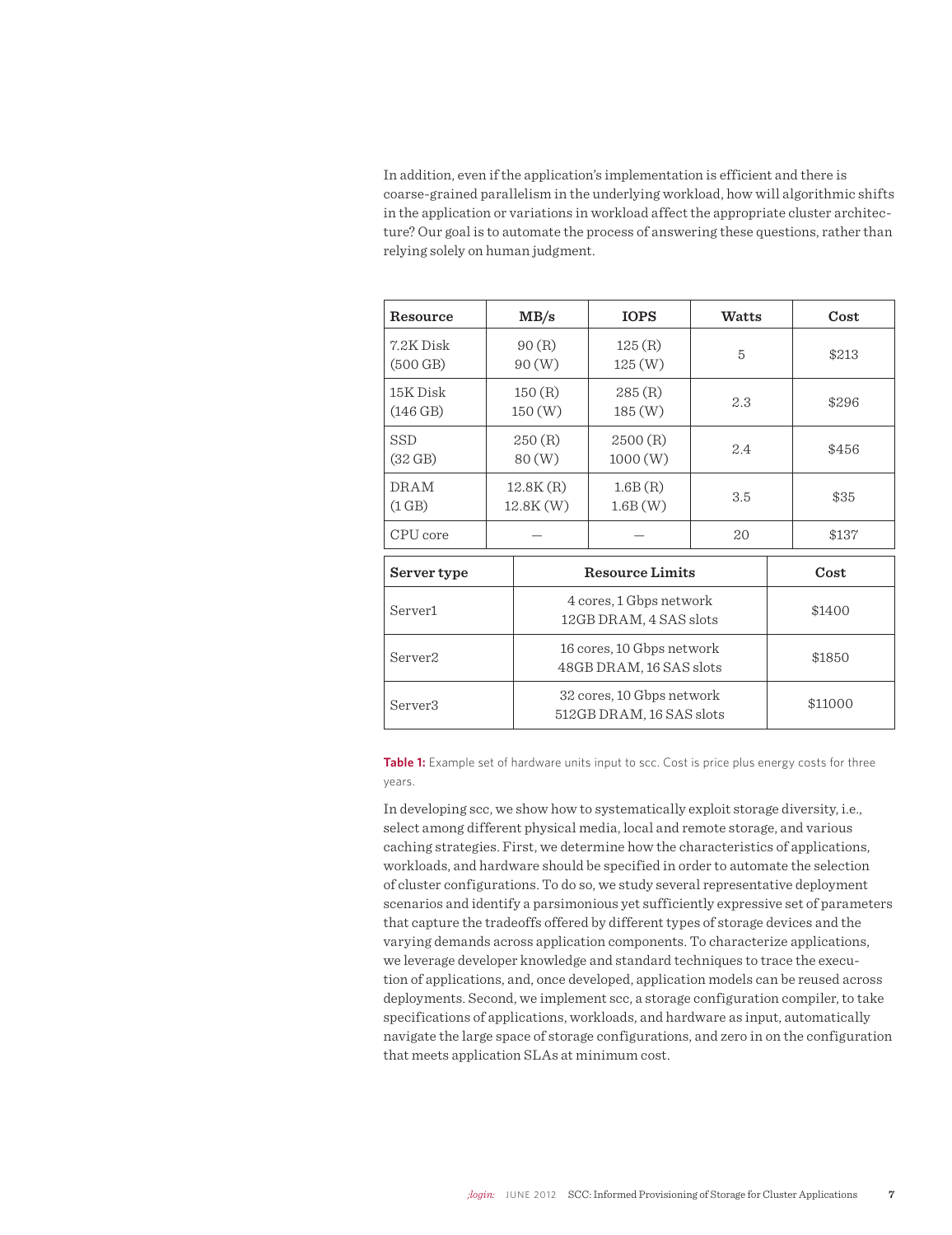

**Figure 1:** scc takes formal specifications of applications, hardware, and SLA metrics as input. It outputs a cost-versus-SLA distribution, while determining the minimum cost cluster configuration for every SLA value.



**Figure 2:** Interaction between tasks and datasets in example photo-sharing application. Edges between tasks and datasets represent I/O with direction differentiating input and output. Dotted edges indicate task dependencies.

#### **Specifying scc's Inputs**

As shown in Figure 1, scc takes three inputs: (1) a model of application behavior, specified in part by the application's developer and in part by the administrator deploying the application; (2) characteristics of available hardware building blocks specified by the infrastructure provider; and (3) application performance metrics, i.e., a parameterized service level agreement (SLA) (e.g., a Web service SLA might specify a peak query rate per second). Given these inputs, scc computes how cluster cost varies as a function of the SLA and outputs a low-cost cluster configuration that meets the SLA at each point in the space. scc's output cost vs. SLA value distribution helps administrators decide what performance can be supported cost effectively.

While there has been prior work on similarly configuring storage based on formal specifications of workloads and hardware [2, 3], these prior approaches take as input the workload demands on every component of the application (e.g., the I/O rates to be satisfied by a logical volume of data). In practice, application providers seek to satisfy SLAs that are specified at a higher level. For example, in a photosharing Web service, the target may be to cope with a certain rate of photo uploads and downloads. To translate such SLA requirements into demands on individual application components, we need a model of the application.

Our characterization of applications accounts for two aspects: its implementation and the workload in its planned deployment. To capture an application's implementation, we first ask the application's developer to describe its decomposition into compute and storage components, and the interaction between them. We account for various characteristics of these components, such as whether the application runs in multiple phases, the I/O operations it performs in response to particular inputs, and the dependencies between different parts of the application.

For example, Figure 2 depicts the components, and the interaction between them, for an example photo-sharing Web service. Although we place the onus on application developers to formally specify the components of their application, an application's specification is reusable across deployments.

Second, we enable those who deploy an application to annotate the specification of the application's architecture with properties of the expected workload in their deployment. To do so, we require that the compute and I/O characteristics of an application's components, when subjected to the target workload, be determined by running small-scale application benchmarks. We characterize compute components by their memory requirements and storage components by their storage capacity and persistence needs. We also label I/O operations and inter-component dependencies with properties such as the record size being read/written, and whether these operations are synchronous or asynchronous. The former helps differentiate between random and sequential I/O, while the latter determines the application's ability to trade off latency with throughput. Extracting these properties requires tracing the application's execution, now standard practice in resource-intensive performance-critical applications. In the absence of built-in tracing support, systems like Magpie [4] can be leveraged.

#### **Automating the Navigation of the Configuration Space**

scc determines the cost versus SLA distribution for a given application deployment by considering the configuration for each point in the distribution independently.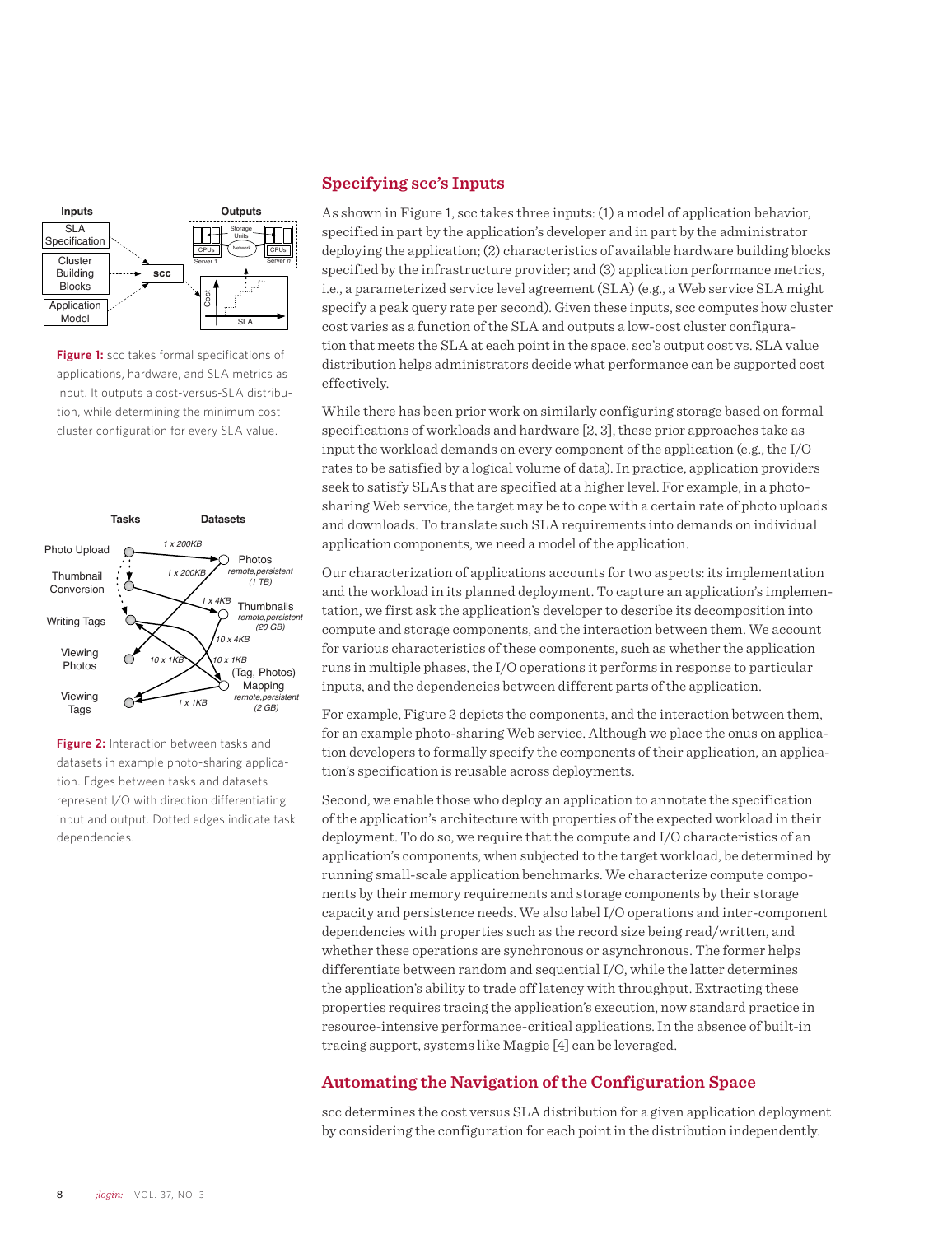To compute the cluster configuration for a target SLA, scc needs to determine the *architecture* of the cluster (the types of storage media to be used for each dataset and the types of servers used to host storage units and CPUs) and the *scale* at which this architecture must be instantiated (the number of servers, storage units, and CPUs, as well as the level of parallelism of each application task) to meet the SLA.

#### *Guiding Principles*

Two key principles help scc identify the right cluster configuration. First, the architecture and scale for every application component can be determined independently when all operations are performed asynchronously, but not when some operations are synchronous. The SLA for any task only specifies the rate at which a task's execution path must run. In the typical case, where a task's execution path contains some operations that block others, scc needs to determine the "division of labor" across these operations that minimizes cost. For example, in a task that reads from an input dataset and then writes to an output dataset, in order to meet the task's SLA it may suffice to provision fast storage for any one of the two datasets; provisioning fast storage for both datasets may unnecessarily result in higher cost due to storage capacity requirements, whereas slow storage for both may incur higher costs in satisfying I/O throughput needs. Hence, scc jointly determines resource requirements across all application components.

Second, since scc provisions for peak load, it prevents over-provisioning by ensuring that at least one resource is bottlenecked on every server at peak load. (If the application provider wants to run the cluster at lower peak utilization, that can be specified as input.) Based on our characterization of hardware, there are four possible bottlenecks on each server: (1) the number of slots, (2) the bandwidth on an I/O controller, (3) the number of CPU cores, (4) network bandwidth.

#### *Algorithm*

Driven by the need for joint optimization across components, scc represents each point in the configuration space by the assignment of storage unit types to datasets. This assignment suffices to represent each configuration because, given this information, we can compute the number of storage units of each type and the number of CPUs necessary to meet the SLA. We can then compute the number of servers of each type required to accommodate these resources. As a result, if *S* is the number of storage choices and *D* is the number of datasets, scc has to search through a space of O(*SD*) configurations; for each dataset, scc can choose any one of the *S* storage options.

In cases where the configuration space is too large to perform an exhaustive search, scc performs a repeated gradient descent search. We start with a randomly chosen configuration.

In each step, we consider all neighboring configurations—those which differ in exactly one dataset's storage-type assignment—and move to the configuration that still meets the SLA with the maximum decrease in cost. We repeat this step until we find a configuration where all neighbors have higher cost. Since gradient descent can lead to a local minimum, we repeat this procedure multiple times with different randomly chosen initial configurations and settle on the minimum cost output across the multiple attempts. In our evaluation, we have found that repeating the gradient descent 10 times is typically sufficient to find a solution close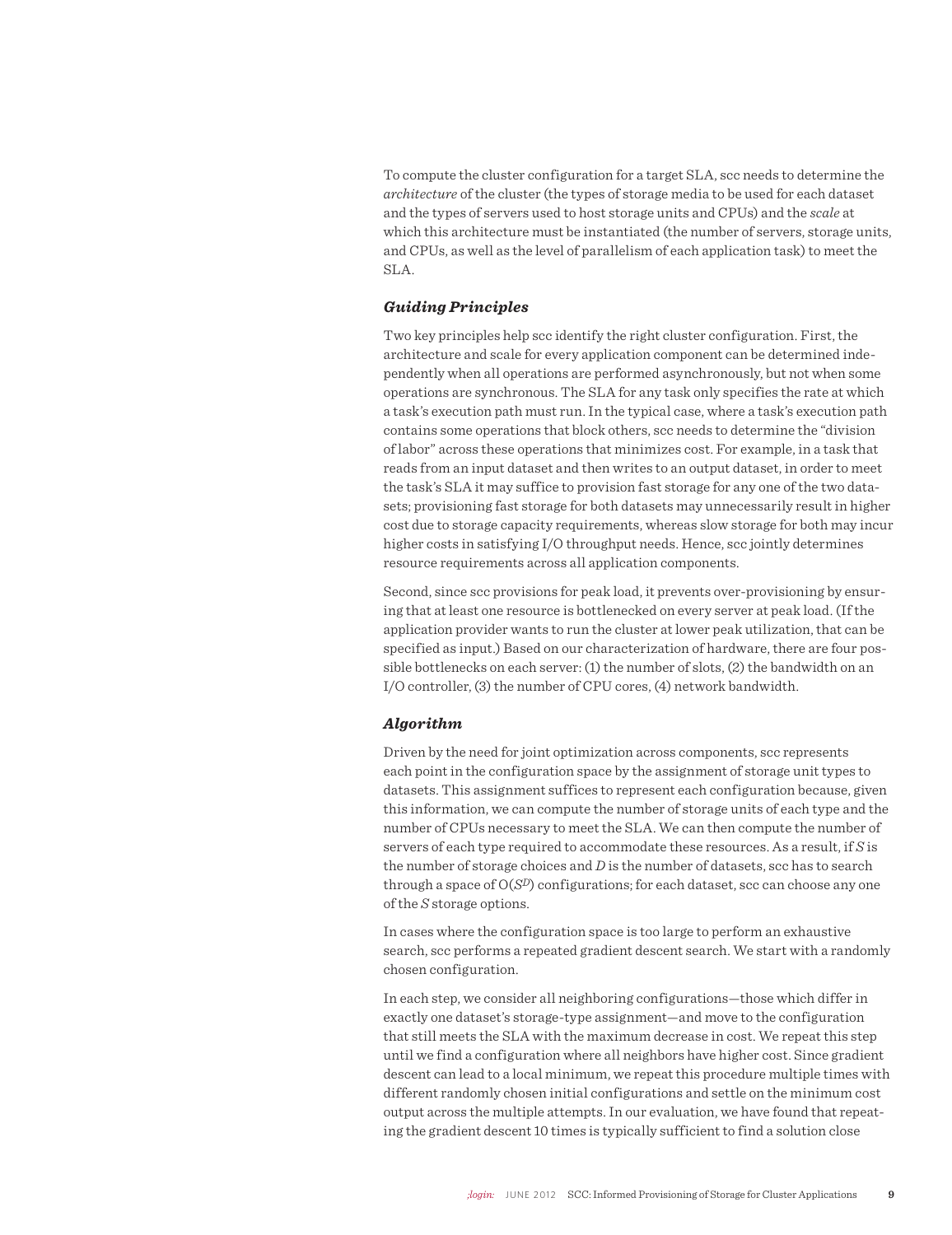to the global minimum. Therefore, even when determining the configuration to satisfy workloads of tens of thousands of queries per second, scc's running time for any particular SLA is within a minute.



**Figure 3:** scc represents every configuration by the storage type assignments for each of the application's datasets, and searches through this space with gradient descent (with multiple randomly chosen initial configurations) to find the minimum cost configuration.

At the heart of scc's search of the configuration space (summarized in Figure 3) is a procedure that, given any particular assignment of storage types to datasets, determines a cost-effective set of resources to meet the target SLAs. In this procedure, scc first determines for each remote dataset (i.e., not local to any task) the number of storage units required of the type assigned to the dataset in the configuration state. Second, scc determines the number of CPUs required by every task and the number of storage units of the assigned type needed by the task's local datasets. Finally, it solves a linear integer program to determine the types of servers and number of each kind required to minimize overall cluster cost.

#### **Heterogeneous Configurations Beat Scale-Out**

We have applied scc to three distributed applications with distinctly different workload characteristics: (1) a product search Web service modeled on Google Merchant Center, (2) Terasort, a MapReduce job to sort large tuple collections, and (3) a photo-sharing Web service modeled on Flickr. We validated scc by deploying these applications on a range of cluster configurations and measuring application performance on these configurations.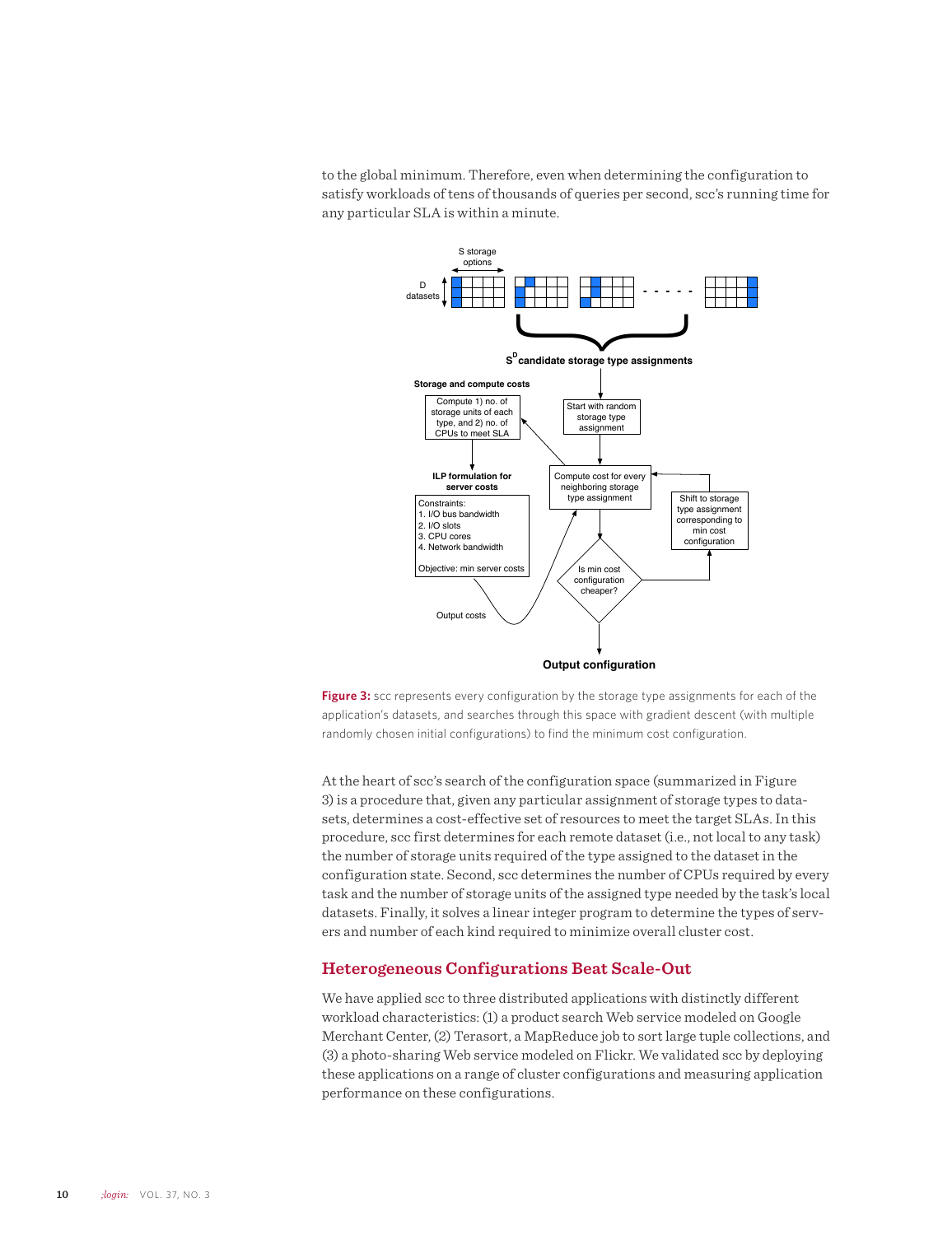

**Figure 4:** Illustration of transition in minimum cost cluster configuration recommended by scc, when input workload is increased. scc uses heterogeneous architectures to reduce costs in comparison to simply scaling out resources.

In applying scc to these diverse application workloads, we repeatedly find that clusters with heterogeneity—rather than conventional homogeneity—across servers are necessary to optimize cost. The resources required differ across application components due to the varying ratios of capacity, compute, and I/O throughput needs across components. Figure 4 shows an example of how scc's recommended configuration for our example product search Web service changes when the input workload is increased. First, we note that different application components are hosted on servers equipped with different types of storage. Second, the types of hardware resources allocated to the same application component radically change, rather than resources simply being increased in quantity, when the workload is increased.

#### **Transitions in Cost-Optimal Storage Configurations**

In applying scc to our exemplar applications, we also find that the most cost-effective cluster architecture depends not only on the application being provisioned but also on the workload and performance requirements. Data that was initially capacity-bound may become I/O-bound at higher loads, calling for shifts from high capacity but slow storage, e.g., disks, to low capacity but fast storage, e.g., SSDs. As a result, cluster configurations output by scc for our exemplar photo-sharing and product search applications result in 2x–4.5x average savings in cost compared to similarly performant scale-out options.



| Uploads/s   | Storage unit type |               |               |  |  |  |
|-------------|-------------------|---------------|---------------|--|--|--|
|             | Photos            | Thumbnails    | Tags          |  |  |  |
| $\leq 5$    | Disk              | Disk          | Disk          |  |  |  |
| $5 - 25$    | Disk              | Disk          | $Disk + DRAM$ |  |  |  |
| $25 - 330$  | Disk              | <b>SSD</b>    | $Disk + DRAM$ |  |  |  |
| $330 - 930$ | <b>SSD</b>        | $Disk + DRAM$ | $Disk + DRAM$ |  |  |  |
| $930 - 10k$ | $Disk + DRAM$     | $Disk + DRAM$ | $Disk + DRAM$ |  |  |  |
| (b)         |                   |               |               |  |  |  |

Figure 5: (a) Cost versus SLA distribution output by scc for example photo-sharing application, with (b) the corresponding regimes in the cost-effective architecture. Simply scaling out alternate configurations inflates cost by 3x–4.5x on average.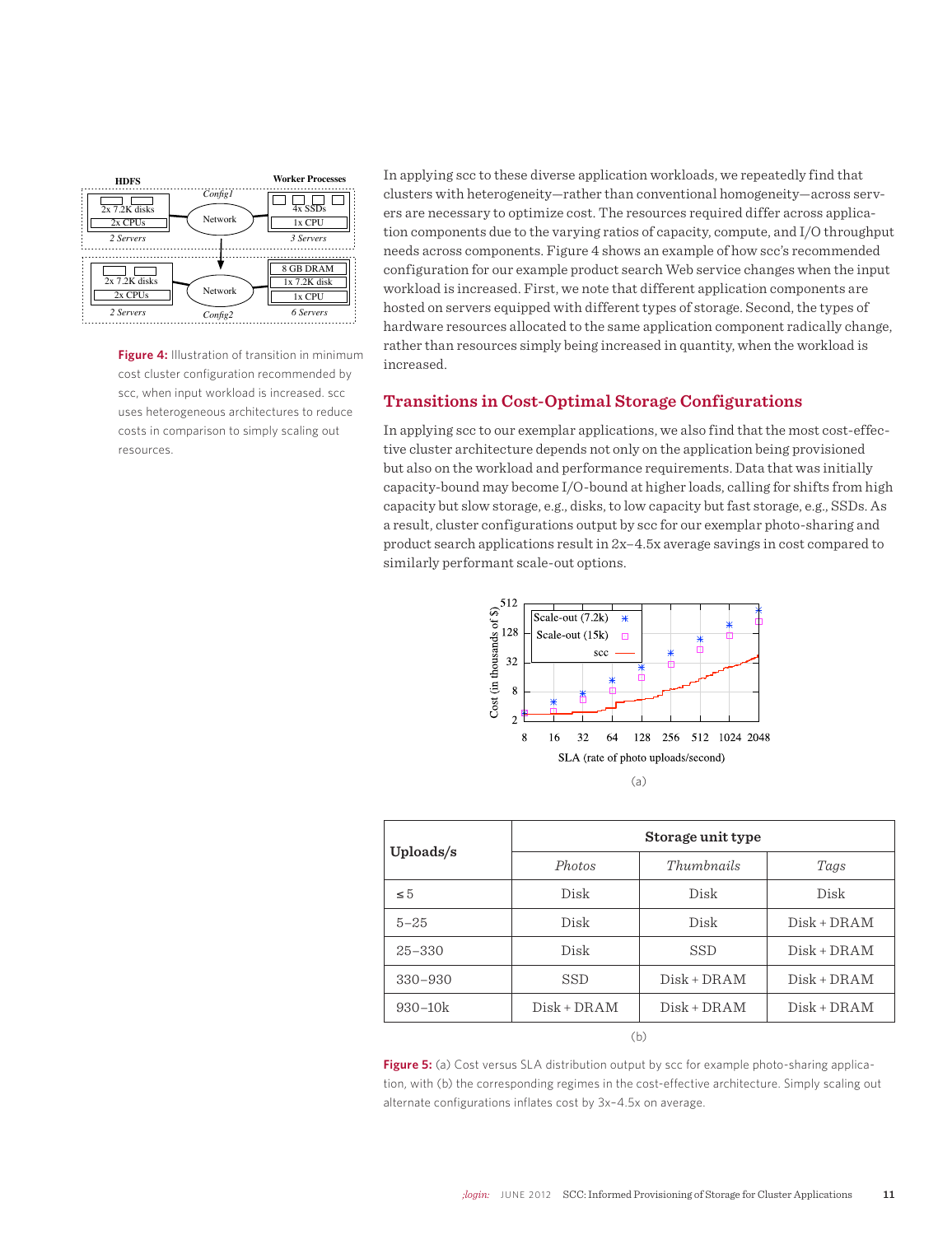As an example, Figure 5(a) shows the cost distribution output by scc across a range of SLA values for our photo-sharing application. Perhaps surprisingly, no huge spikes are observed in this distribution; this is because scc balances costs across the kind of storage, the number of CPUs, and the number of machines provisioned. Rather than adding more machines of the same type, the cluster architecture transitions to faster storage as the SLA becomes more stringent, with transitions in storage type for different datasets seen at different SLA values.

Figure 5(b) highlights these transitions. Note that the quantity in which different types of resources are provisioned varies within each architecture regime specified by every row in the table.

We further compare the cost output by scc with the cost associated with a scaleout approach. We compare the scc configuration to the cases where the building block is based around: (1) storage servers with four 7.2k-RPM disks (the costoptimal storage type for all datasets at the lowest SLA), and (2) servers with four 15k-RPM disks. In either case, more storage servers are added as the required rates increase. Figure 5(a) shows that the costs in both cases are significantly greater than with scc, incurring between 3 and 4.5 times more cost (note the logarithmic y-axis). Thus, simply scaling out a homogeneous configuration that is cost-effective at low loads can result in significant cost inflation at higher loads.

#### **How Robust Are scc's Recommendations?**

scc's output cluster configuration for a target SLA is a function of both the SLA and the values specified for the various attributes in the application and hardware specifications. In practice, an administrator may not have precise values for all attributes due to incomplete knowledge of the application workload, uncertainty of hardware costs, or measurement inaccuracy in benchmarking the application.

| Attribute           | Range with same architecture                     |             |               |  |  |  |
|---------------------|--------------------------------------------------|-------------|---------------|--|--|--|
|                     | Lowest value                                     | Input value | Highest value |  |  |  |
| Avg. photo size     | 50 KB                                            | 200 KB      | 850 KB        |  |  |  |
| Avg. thumbnail size | 1 K B                                            | 4 K B       | 30 KB         |  |  |  |
| SSD unit price      | \$200                                            | \$450       | \$900         |  |  |  |
| Dataset             | Most sensitive to what change in hardware costs? |             |               |  |  |  |
| Photos              | 20% drop in \$ of 7.2K-RPM disk                  |             |               |  |  |  |
| Thumbnails          | 92% drop in \$ of DRAM                           |             |               |  |  |  |
| Tags                | 31% drop in \$ of 15K-RPM disk                   |             |               |  |  |  |

Table 2: (a) Robustness of scc's output with respect to input values for a sample set of attributes; (b) the change in hardware costs to which scc's storage decision for each dataset is most sensitive.

scc is naturally built to cope with such uncertainty. For every attribute in the input specifications, scc varies the value of the attribute in the neighborhood of the initially specified value. For each attribute, it then outputs the range of values for that attribute wherein the cost-effective cluster architecture, i.e., the types of resources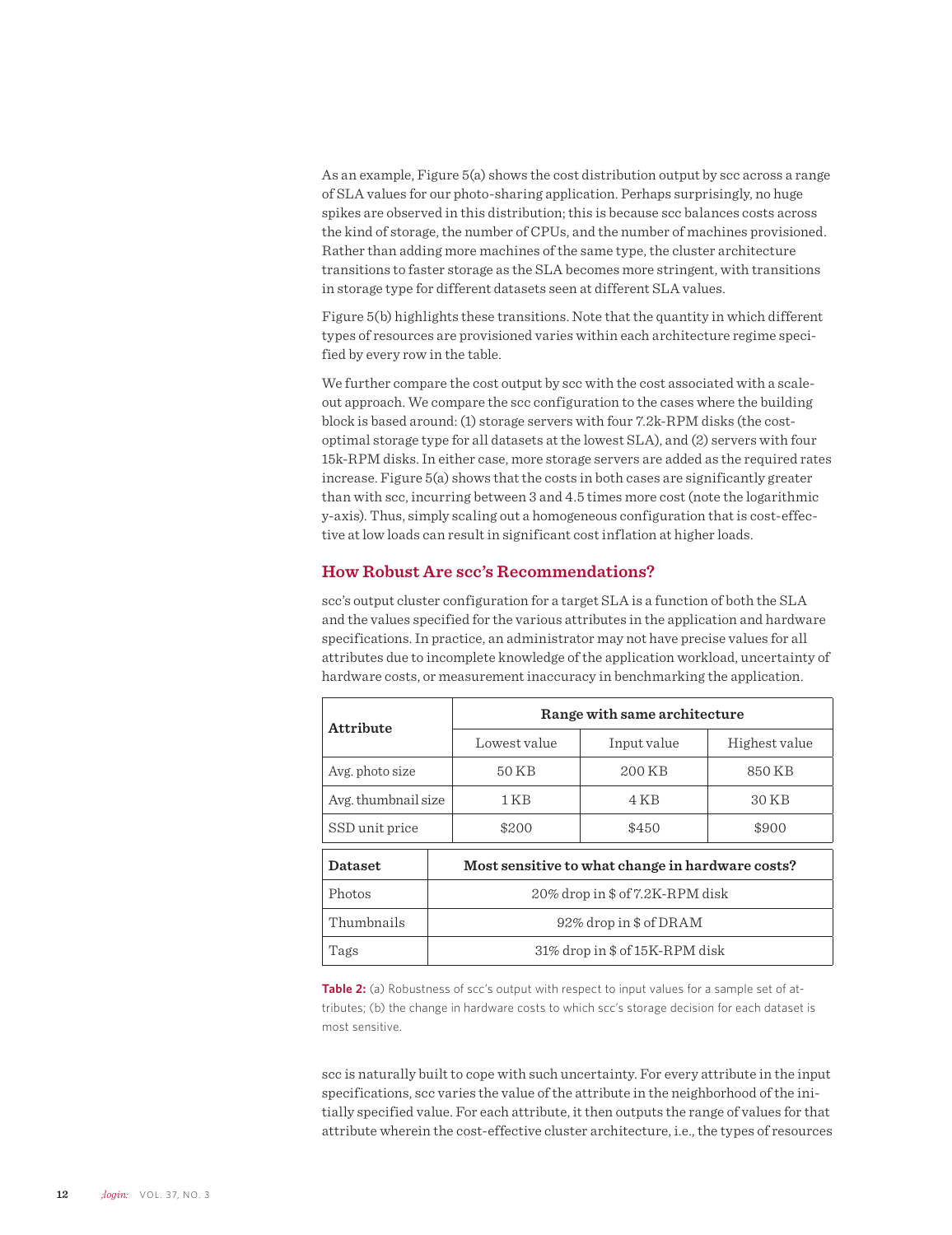assigned to different application components, remains unchanged; variance of the attribute's value within this range can be handled by simply adding more resources of the same type. Outside of that range, the cluster will need to be revamped with a different type of resource for some application component, a more onerous undertaking. For example, we consider our example photo-sharing service with an SLA of 100 uploads/s, 300 photo views/s, and 100 tag views/s. Table 2(a) shows the value ranges output by scc for a few attributes, within which the cluster architecture is robust to change. For example, we see that as long as the average photo size remains between 50 KB and 850 KB, the cluster architecture remains the same as that obtained with the input value of 200 KB.

Furthermore, scc can also evaluate the sensitivity of its choice of storage configuration for every dataset in the application. For example, consider our photo-sharing Web service again with the same input SLA as above. Based on current hardware costs, scc determines that photos be stored on 15k-RPM disks, thumbnails be stored on SSDs, and tags be stored persistently on 7.2k-RPM disks and cached in DRAM, in order to meet the SLA at minimum cost. However, these recommendations are likely to change as prices for storage units drop. scc can determine the robustness of its storage option choice in response to such changes in hardware prices. To do so, it varies the price of every type of storage unit from its input value down to 0, and notes the inflection points at which the optimal storage choice for some dataset changes. Based on this analysis, it can determine, for every dataset, that change in hardware price to which the current storage choice for the dataset is most sensitive. Table 2(b) shows that while the storage choices for photos and tags are sensitive to relatively small reductions in the prices for 7.2k-RPM and 15k-RPM disks, scc's recommendation of storing thumbnails on SSDs is very robust to price fluctuations.

#### **Conclusion**

The primary thesis of our work is that the choice of cluster hardware for an application should be informed by the interaction between the application's behavior and the properties of hardware. Rather than relying on human judgment to do so, we developed scc to compile formal specifications of these inputs into cost-effective cluster configurations. We have applied scc to a range of application workloads and storage options to demonstrate that scc captures sufficient detail to identify the appropriate hardware at any given scale. We find that scc often recommends heterogeneous cluster architectures that result in significant cost savings compared to traditional scale-out approaches.

Our implementation of scc is available for download at http://www.cs.ucr.edu/ ~harsha/scc/.

#### *Acknowledgments*

This work was supported in part by a NetApp Faculty Fellowship and through a grant from the National Science Foundation (CNS-1116079).

#### *References*

[1] H.V. Madhyastha, J.C. McCullough, G.M. Porter, R. Kapoor, S. Savage, A.C. Snoeren, and A. Vahdat, "scc: Cluster Storage Provisioning Informed by Application Characteristics and SLAs," in FAST, 2012.